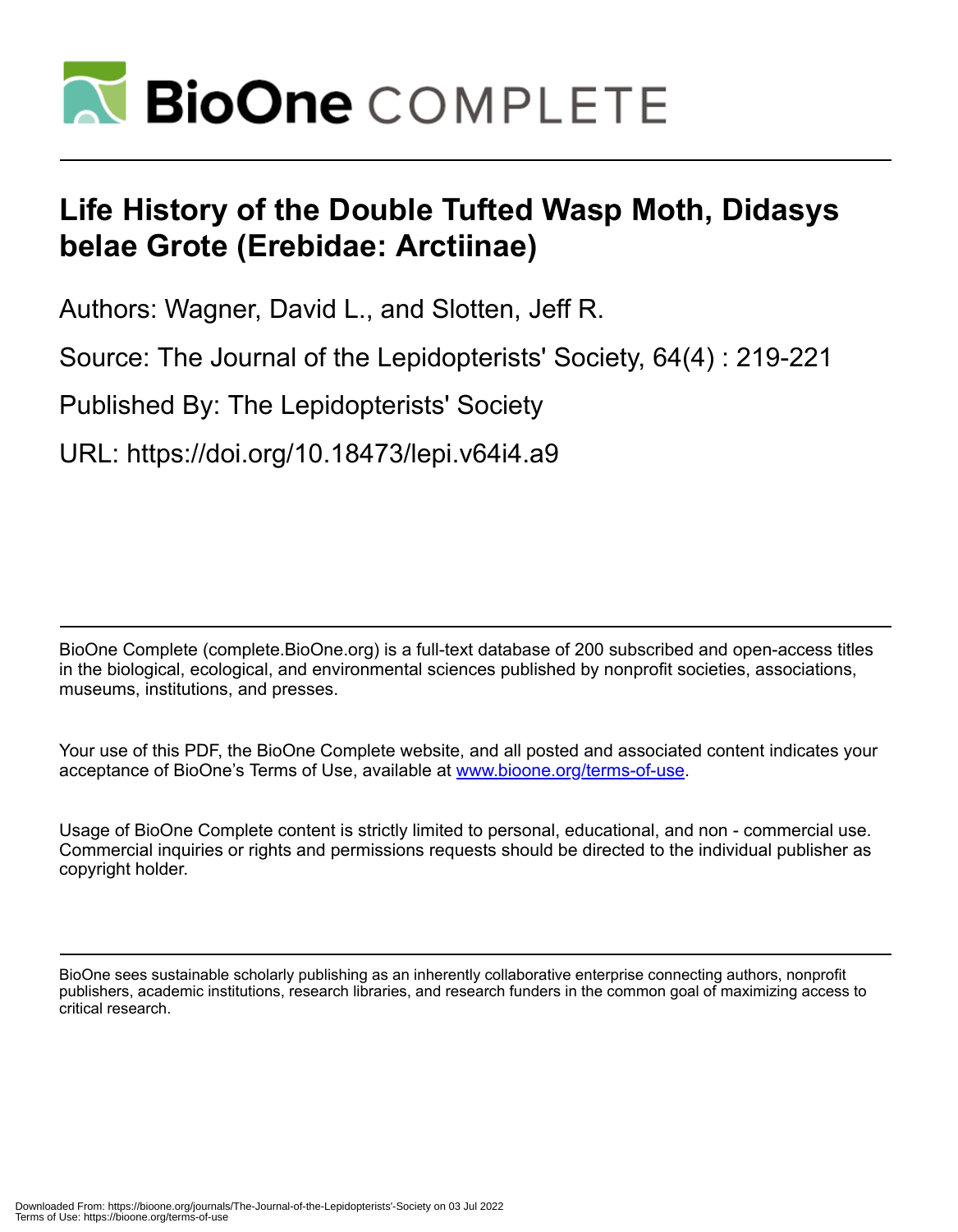## LIFE HISTORY OF THE DOUBLE TUFTED WASP MOTH, *DIDASYS BELAE* GROTE (EREBIDAE: ARCTIINAE)

#### **Additional key words:** sedge, wasp mimicry, *Fuirena*

The Double Tufted Wasp Moth, *Didasys belae* Grote (Fig. 1), is one of eastern North America's most beautiful tiger moths. Adults are scarce in collections, in large measure because the species is extremely local, but also because *Didasys* is believed to be diurnal or crepuscular and closely tied to its hostplant, *Fuirena scirpoidea* Michaux (southern umbrella sedge). Despite the moth's broad distribution in Florida, the early stages of *Didasys* were unknown prior to this report (Heppner 2007).

*Didasys belae* occurs from Monroe County north to Escambia County, Florida. There is also a specimen from Delchamps, Mobile County, Alabama collected in August 1933 (Vernon A. Brou, Jr. personal communication). While adults are seen in a variety of habitats, the species is most frequently encountered in marshlands (Kimball 1965) and other wetlands. The adults occur nearly year-round in southern Florida. JS discovered the larva by scouring a marsh along Lake Mary Jane in Orange County (Fig. 2), where the adults can be found flying or resting on various plants including the host. Larvae were found resting upon and were reared to maturity on *Fuirena scirpoidea*. Below we describe the insect's early stages, emphasizing the last instar larva, and provide notes on the insect's life history.

**Description of immature stages:** *Egg.* 0.86–0.92 mm in diameter by 0.63–0.66 mm high (n=3), hemispherical, pale cream, without obvious surface sculpturing (Fig. 3). *First instar.* Pale red-orange, shiny, with long dark primary setae borne from raised pinacula; T2 thickened; D and SD setae on T2, T3, and A8 grouped onto a single pinaculum (Fig. 4). *Middle instars.* Ground color dark to nearly black with white dorsal and sub-

spiracular stripes, both of which become obscure rearward of A8; both stripes may include ill-defined yellowish patches in intersegmental areas of the first eight abdominal segments; T1 with numerous forward-directed setae; T2 enlarged with hypertrophied setae that extend well forward of head; A7 and A8 elongate, nearly half again as long as preceding segments; long, caudally directed setae on A8–A10 extend beyond abdominal terminus (Fig. 5). *Last Instar.* Length: 27 mm. Body modestly compressed dorsoventrally with prominent black and creamy yellow striping (Figs. 6, 7). Thick middorsal, broad lateral, and narrow subventral black stripes separate thick yellowish dorsal and mostly white subspiracular stripes. Yellow dorsal stripe includes both the D1 and D2 verrucae; mostly white subspiracular stripe narrower than dorsal and infused with more yellow. T1 with reduced secondary setae and verrucae. Dorsal verrucae fused on T2 and T3. T2 with subdorsal verrucae bearing elongate, black, splayed hairpencils that project forward of head. A9 and A10 with elongated black setae that project behind body. No setae gathered into pencils. Venter dusky orange on segments bearing legs and prolegs; intervening segments more yellow. Most setae pale but longer ones darkened at mid-length and becoming nearly black by apices. Setae with conspicuous barbs; elongate black setae somewhat feathery in appearance. Head slightly broader than thorax with diagnostic pattern: dark patch above and to either side of frons; frons edged with white along upper half; red-brown snowflake spotting over each lobe (Fig. 8). Clypeus yellow. Base of antenna yellow, second segment black. *Pupa* (described from two exuviae). Length: circa 10 mm. Orange with conspicuous (aposematic?) black stripes or pattern elements on A5-A8, pupal appendages, and along wing veins (Fig.10). Spiracles borne from pimplelike warts on A2–A7. **Cocoon:** Length 17 mm (n=1), thin-walled (with pupa visible within), spun along axis of stem or blade (Fig. 9). Wall of cocoon with numerous, mostly white interwoven setae. Anterior end with numerous black setae extending forward of emergence exit. Pupa positioned ventral side up in cocoon.

**Life History Notes and Discussion.** So far as known, southern umbrella sedge (*Fuirena scirpoidea*) is the only host. We observed a female oviposit on this sedge and we have found six larvae perched on this



FIGS. 1-2. *Didasys belae* (Orange County, FL). (1) Adult male. (2) Habitat.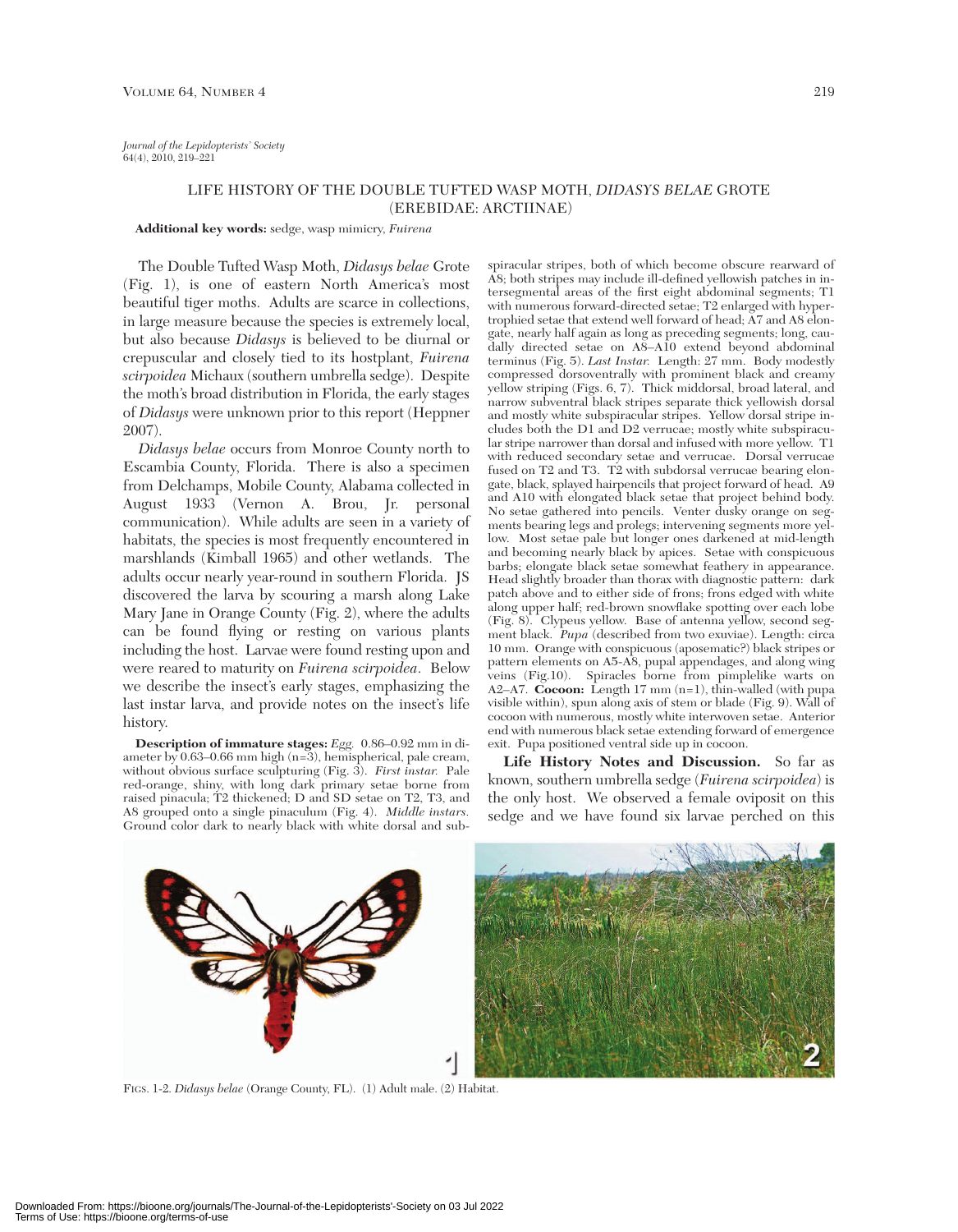plant in the wild. In 2007 we were able to rear a cohort of ex ova larvae through to maturity on southern umbrella sedge. Our efforts to switch the larvae to other sedges, grasses, or rushes were unsuccessful larvae nibbled on *Carex stricta*, but straggled and died. Late instars perch conspicuously on stems, often about midway up a given stalk. In a crude fashion, the larvae resemble the white flower or seed heads of *Fuirena scirpoidea*. We are uncertain if larvae consume

inflorescences, although one larva was found perched at the top of a stalk that showed signs of feeding. Larvae tend to occur in low numbers—we logged more than eight hours searching stems of southern umbrella sedge to recover six wild larvae.

Larvae displayed different defensive behaviors. When initially disturbed, caterpillars held their grip, but if further molested dropped to the ground and curled into a C or scurried off into vegetation, wedging their



FIGS. 3–10. *Didasys belae* early stages (all Orange County, FL). **(3)** Eggs. **(4)** First instar. **(5)** Middle instar. **(6)** Last instar, lateral. **(7)** Last instar, dorsal. **(8)** Last instar head, frontal. **(9)** Cocoon. **(10)** Pupal shell.